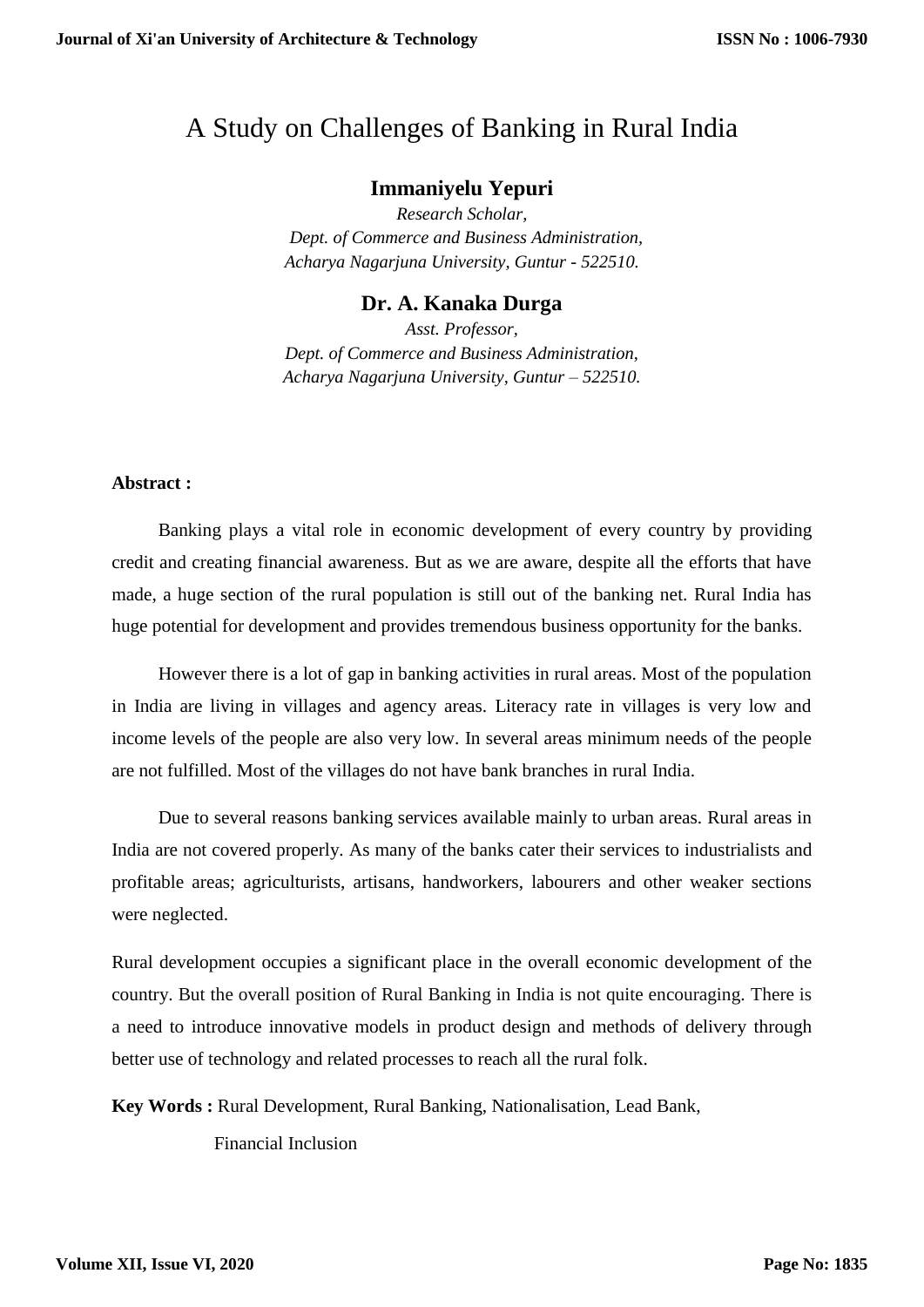#### **Introduction :**

 Rural banking is the process of conducting banking transactions out in the country where bank branches are too far away to be of use. Rural banking is popular for very small towns and farmers who live far away from areas of larger population and cannot make the drive to these locations whenever they need to use banking services. Typically, an agent of the bank will visit these rural locations and offer to make transactions in an official capacity.

 Rural bank is a vehicle of financial inclusion, exists solely to service the specific financial needs of a people that survive on farming and animal husbandry in Indian villages. In a social sense, a rural bank enters the daily lives of its customers and becomes a partner in their well-being and distress. Financial Inclusion" and "Rural Banking" are often used interchangeably to denote the mandate of reaching financial services to the huge unbanked masses of rural India.

#### **Objectives of the Study :**

- i. to study the challenges of rural banking
- ii. to suggest for revitalizing rural banking

#### **Government Initiations for Developing of Rural Banking in India :**

 Rural banking in India started since the establishment of banking sector in India. Rural Banks in those days mainly focused upon the agro sector. Regional rural banks in India penetrated every corner of the country and extended a helping hand in the growth process of the country.

 As per All India Rural Credit Survey Committee recommended the creation of State Bank of India by amalgamating certain state-owned banks with Imperial Bank. Accordingly the Imperial Bank was nationalised and renamed as SBI in 1955. While enacting the State Bank of India Act in 1955, the objective was stated to be the extension of banking facilities on a large scale, more particularly, in rural and semi-urban areas. SBI, therefore, became an important instrument of extending rural credit to supplement the efforts of cooperative institutions. In 1969, 14 major commercial banks were nationalised with the objective of "control the heights of economy". The nationalised banks thus became important instruments for advancement of rural banking in addition to cooperatives and State Bank of India.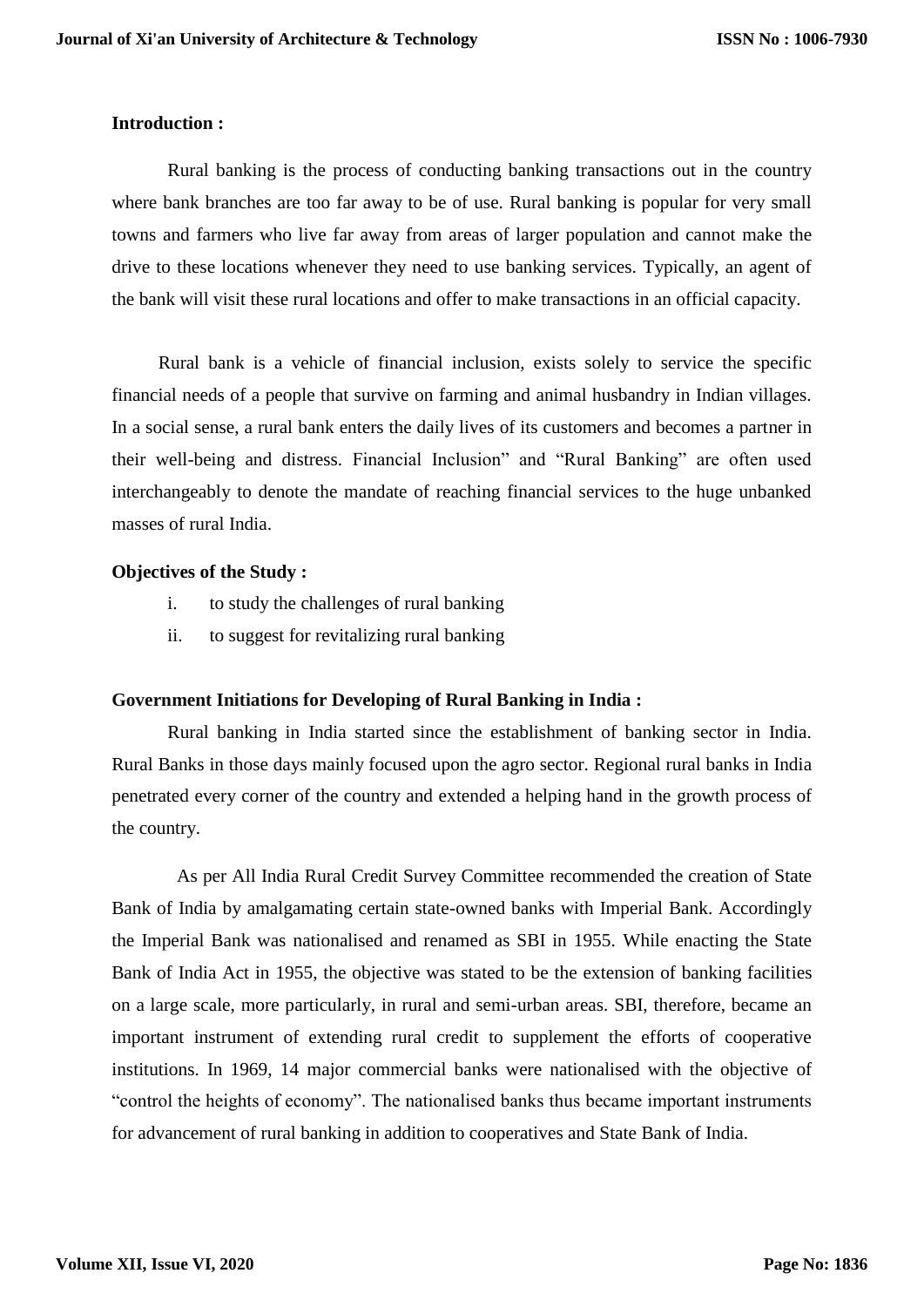The RBI introduced the lead bank scheme in December 1969 to fill the credit gap in a particular district by allocating the responsibility to a particular Lead Bank. One of the dimension of lead bank scheme is accelerating the development of the backward and the underdeveloped areas of the district.

 The Narsimham Committee conceptualised the creation of Regional Rural Banks in 1975 as a new set of regionally oriented rural banks which would combine the local fell and familiarity of rural problems. RRBs supposed to evolve as specialised rural financial institutions for developing the rural economy by providing credit to small and marginal farmers, agricultural laborers, artisans and small entrepreneurs.

 National Bank for Agriculture and Rural Development (NABARD) was established by an act of parliament on  $12<sup>th</sup>$  July 1982 to promote sustainable and equitable agricultural and rural prosperity through effective credit support, related services and other innovative initiatives.

 On February 22, 2013 RBI has issued Guidelines for Licensing of New Banks in the Private Sector in which every bank is bound to open at least 25 per cent of its branches in unbanked rural centres (population upto 9,999 as per the latest census)

 Rural banking has become integral to the Indian financial markets with a majority of Indian population still living in rural or semi-urban areas. Government of India and the Reserve Bank of India have been continuously working to achieve complete financial inclusion i.e. timely and sufficient access to financial services and credit at an affordable cost, in the vast expanse of our country. Pradhan Mantri Jan Dhan Yojana is one of the recent initiatives by the new government which has definitely contributed to bring banking to every household.

 In this way several measures have been taken by RBI and Govt. of India to stimulate banking activities in rural India.

#### **Challenges of Rural Banking :**

Lack of accessibility is a major problem to all those people who live in geopolitically isolated regions. As most of the commercial banks are located in the vicinity of cities, people in rural areas have a geographical barrier in accessing banks. Lack of physical and social infrastructure in rural India is a key issue impacting access to formal financial services. The average distance to a branch in India is approximately 3.8 KMs. This lack of banking access might also make it difficult for people to save up large sums or obtain credit for lumpy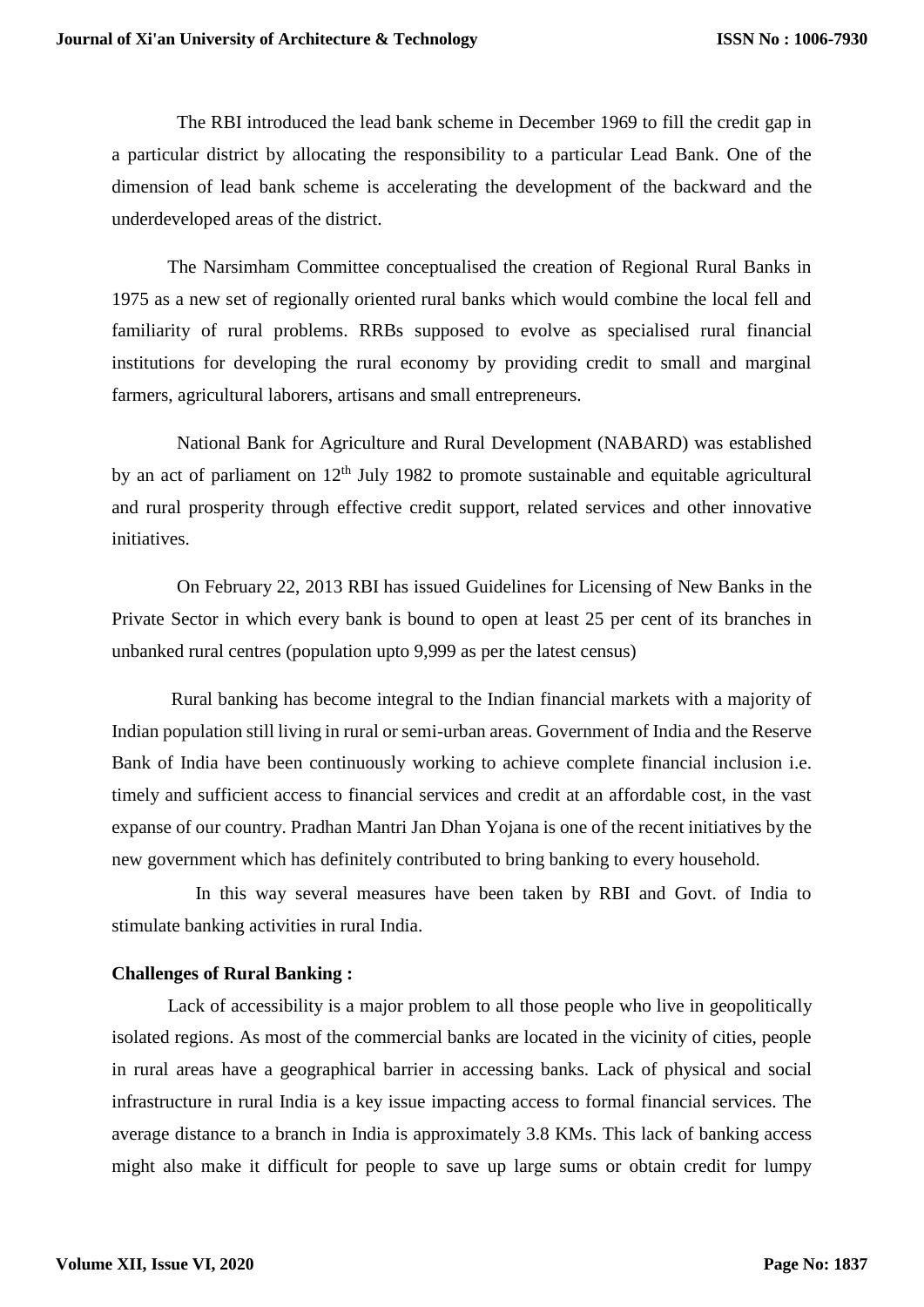purchases such as start-up costs for a business, agricultural inputs, or even preventative health products. Even if access to formal banking is provided to rural customers, there is no guarantee that these services will be used. According to a study conducted by the World Bank, many households, even in developed countries, choose not to have a bank account as they do not engage in many financial transactions they collect wages in cash, spent in cash and do not wish to be burdened by a bank account.

 Access to formal financial services also requires documents of proof regarding a persons' identity, income etc. The poor people do not have these documents. They are unable to show their self identification documents during the opening of a bank account or during taking a loan. Many people are unaware of the banking terms and conditions laid down from time to time. They may also subscribe to the services initially but may not use them as actively as others because of high distance between the bank and residence, poor infrastructure etc.

 Since rural banks are generally not within an accessible area customers are likely to spend an entire day to travel to a bank branch which is open between 10:00 am and 5:00 pm. Most of the rural customer are likely to forgo a day's wage to reach and transact with branch. While some banking transactions could be done over phone, this is rarely an option in a country with such low rural internet density.

 As the level of education in rural areas rises and affluence spreads, customers will start seeking efficient, quicker and low cost services. As the financial system diversifies and other types of financial intermediaries become active, in rural areas, savers would turn towards mutual funds or the savers themselves decide to diversify part of their financial surpluses into equities and debentures as also other fixed income securities. The bulk of bank deposits in the rural areas are currently longer term deposits and as these come down, there would be a distinct shortening of the average maturity structure of bank deposits with an increase in asset liability mismatches. The spreads that the banks now enjoy will progressively shrink making it more difficult for them to survive.

 Financial awareness has to be spread amongst the excluded masses that are illiterate and poor. For this, evolving an appropriate Business Model  $\&$  an Efficient Delivery Mechanism is the major challenge for banks.

 Access to basic banking services in rural areas remains limited, and lags far behind even formal bank account makes it more difficult for people to save, they will be unlikely to have enough saved up to cope with unexpected emergencies such as household illness. When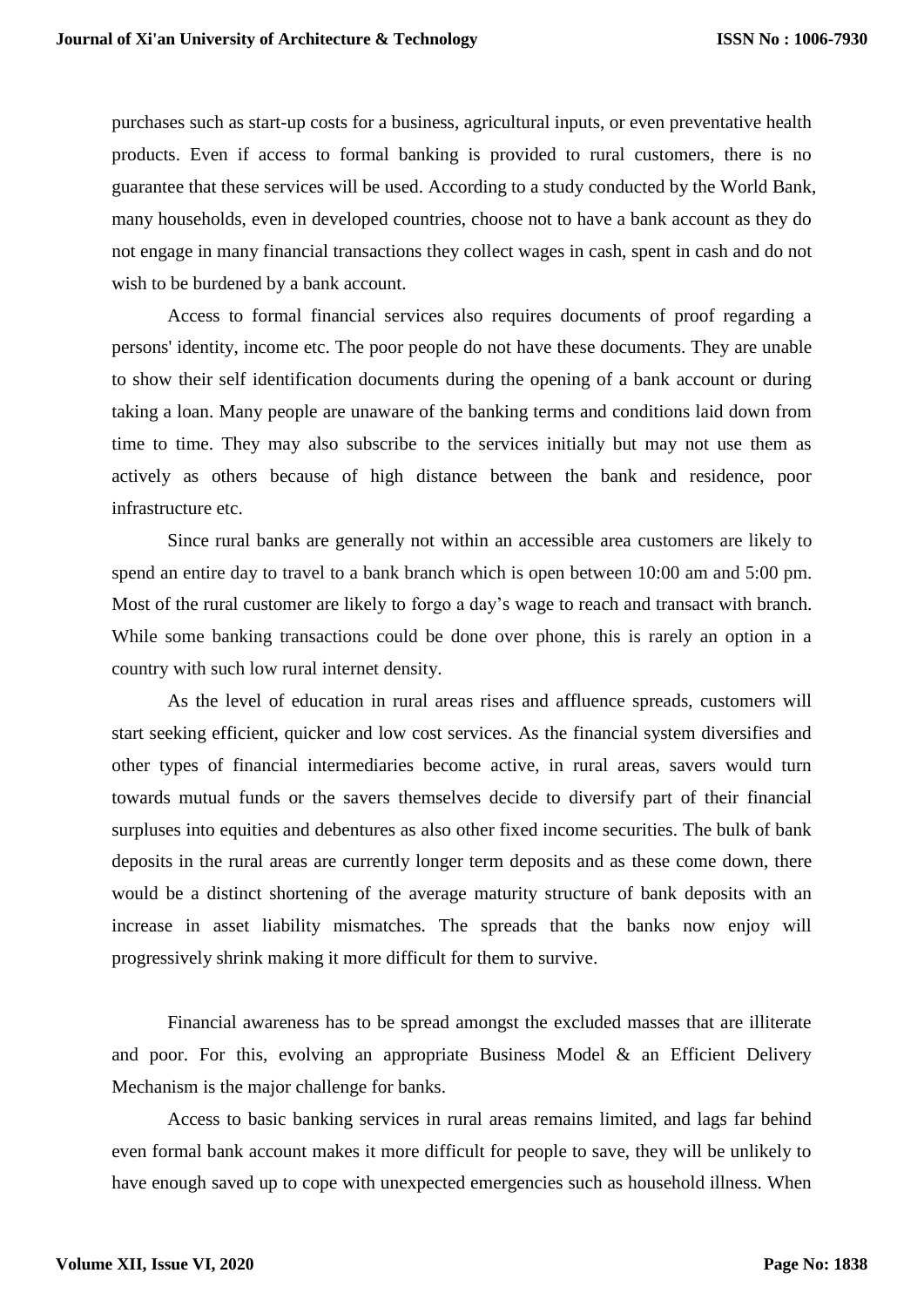such shocks occur, rather than withdraw money or take a loan from the bank, people might have to take much costlier actions. A closely related option which has received a substantial amount of recent attention is "mobile money," in which people can transfer, deposit, and withdraw money using their cell phone. Another approach is a "bank on wheels" in which a vehicle visits a town at a regular interval for people to make transactions. A less glamorous approach would be to simply build more ATMs or bank branches.

 Behavioral aspects Research in behavioral economics has shown that many people are not comfortable using formal financial services. The reasons are difficulty in understanding language, various documents and conditions that come with financial services etc.

 There is lack of information about the role and function of banks, banking services, products, and interest rates, etc. stop people from including themselves in mainstream banking. They feel insecure to see officers at their place, they fear that they might rob them of their money.

 When banks set up small centres, or camps, for opening accounts, villagers thronged after hearing rumours that the government would give away money to account holders. Hence people open accounts hoping to get free money, which if they don't get will make them feel cheated. They might think banks rob their money.

 Various commercial banks across the globe levy transaction charges on credit or debit transactions, on over usage of banking services, on cheque book issuance etc. Though the formal banking system offers loans at interest rates lower than informal banking systems, the time taken for a loan to be sanctioned is high which increases uncertainty and opportunity cost. In addition, the customer needs to pay almost 10% of the loan amount in bribes and eventually receives an amount that is less than what was applied for. Therefore, while the interest rates are usurious in the informal financing system, rural customers still resort to this channel because the waiting time to receive the loan is negligible and there are no indirect costs or commission. Banks also insist on collateral security which many rural poor cannot afford.

 There is also a problem of regional imbalance in banking facilities provided by banks. They are creating this problem by concentrating their branches in some specific states and districts and loose other prospective group of customers. Many rural banks are suffering from the problem of heavy loans because of low repaying capacity of their customer, untrained staff, low level of deposits and heavy sanction of loan without checking the creditworthiness of their customers. These banks have still not played a significant role in poverty alleviation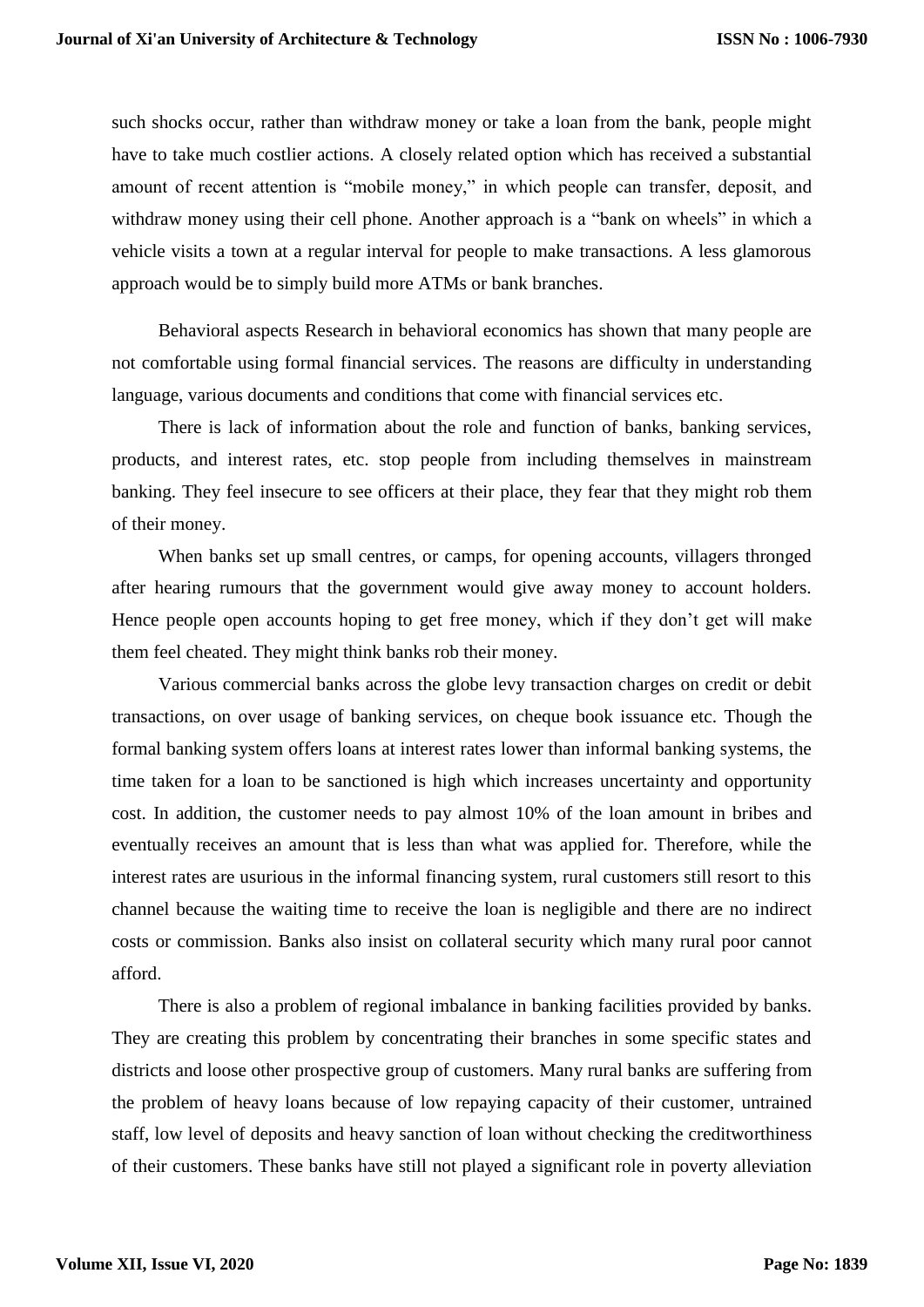of the country. Although various efforts have been made in this regard but lack of economic infrastructure, poor marketing strategies, poor knowledge of customers, low production, low awareness about savings have created many hurdles for banks.

 RRBs are facing the problem of inadequate finance. They are dependent on NABARD to collect finance for their further operation. Poor rural people are unable to save anything due to poverty and low per capita income. The low level of saving of these customer create obstacle for RRBs to collect sufficient deposits. High overdues and poor recovery of loan is one of the biggest concern affecting the functioning of RRBs. Reasons being poor access of granting loan, insufficient and untrained staff, unproductive or less productive use of credit, inadequate production, poor marketing facilities and improper channel of recovery system. Lack of proper co-ordination between RRBs and other financial institution like commercial banks, NABARD and other co-operative bank has badly affected the performance of these banks.

 As more and more intermediaries entering into rural areas with greater level of technology, traditional banking business will come under pressure. In order to face the competitive pressures being exerted by the recently set up market efficient banks, banks which have extensive branch network in most of the existing and potential rich rural and semi-urban areas may have to provide such services.

 Financially remunerative farming and the real estate boom of the past decade has made many farmers in an attractive proposition for bankers. The commercial banks, Regional Rural Banks are found in rural pockets of our country to help the rural people for their all round development. Rural banking is rightly called as an engine of rural growth. Therefore, there is need to develop a profitable model of rural banking.

 The banker offers almost everything from a plain savings product, to loans for businesses and wealth management advice to the rural population and creating new strategies to woo rural customers. The government seems to be instrumental in spreading the branches of regional and rural banks at grass root level to provide such banking service to the really needy rural people. In this context, Low savings balances, small transaction sizes and the large number of customers makes it financially unviable for banks to be physically present and serve them.

 Lower financial literacy and the technology lag makes the basic financial services even more difficult. The problem is compounded by poor infrastructure as regards power supply and internet connectivity.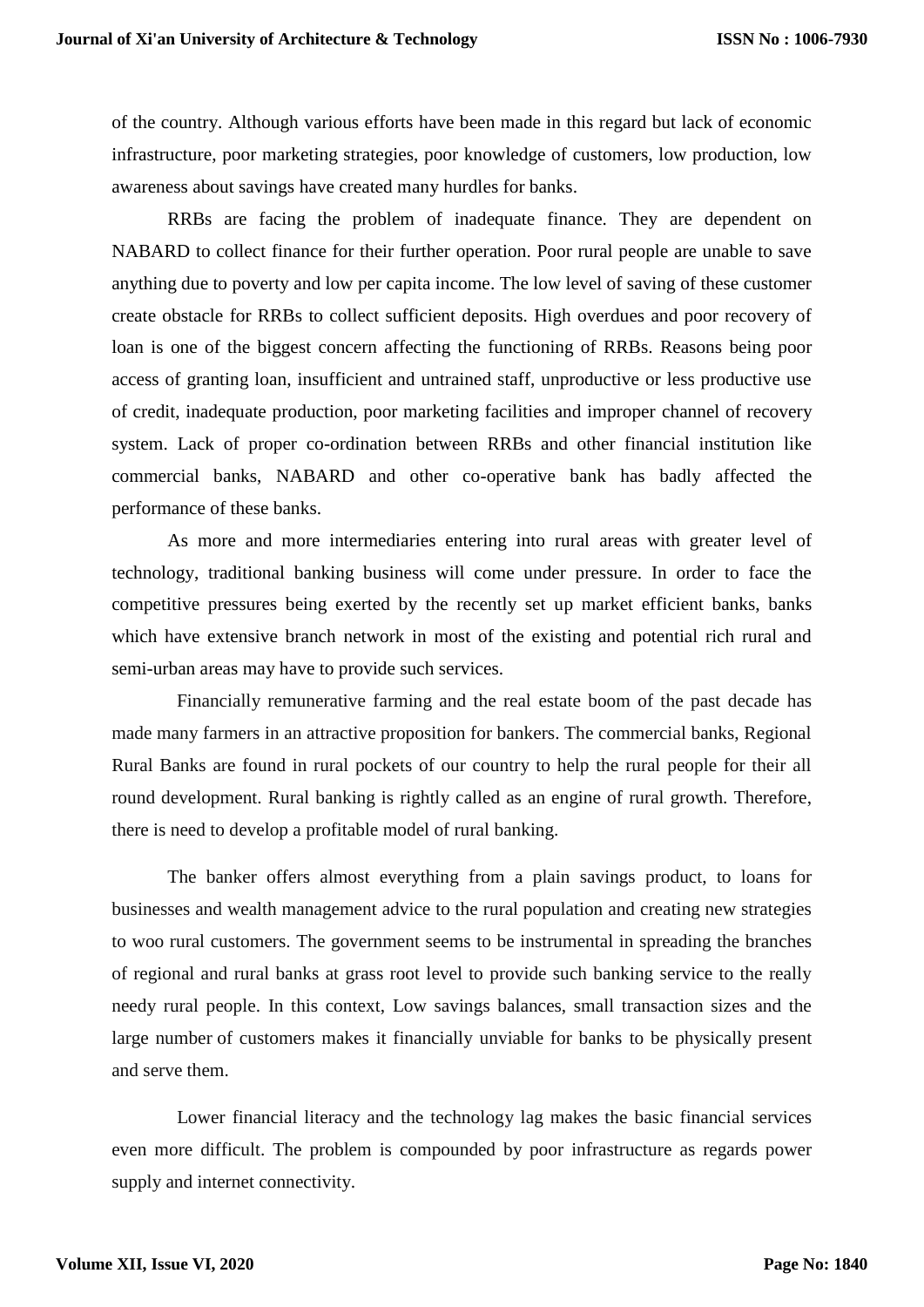#### **Suggestions :**

 Banks should conduct training sessions to explain to villagers why holding an account is important, and how people can learn to save and invest money in various ways. They also could encourage villagers to look at possibilities for their small businesses.

 The number of rural branches should be increased rather than reduced, they should be encouraged to develop more sophisticated methods of credit delivery to meet the changing needs of farming. There should be greater coordination among district planning authorities, panchayati raj institutions and the banks operating in rural areas.

 There is increasing recognition that, the spread of literacy and generation of growth impulses in the rural sector would be very significant factors in enhancing effective supply and reducing true cost of rural credit. The access to financial services and Financial Education must happen simultaneously. It must be continuous, an ongoing process and must target all sections of the population.

 For the spread of virtual-banking and SMART cards to rural areas, it is essential that electric power and telecom connectivity are continuous and supplies do not drop especially during the hours when a bank's transactional activity is at relatively high levels. The banks could, under such assured supply conditions acquire the required banking software and also put in place the necessary networking for providing anywhere banking facilities in rural and semi-urban areas.

#### **Conclusion :**

 Rural development occupies a significant place in the overall economic development of the country. The rural banks / branches are expected to play a vital role in providing banking services to meet the increased expectations of their customers in rural areas. But the overall position of Rural Banking in India is not quite encouraging. There is a need to introduce innovative models in product design and methods of delivery through better use of technology and related processes to reach all the rural folk. Provision of diverse financial products and services in the rural areas would enhance income to banks and help in rural development.

#### **References :**

- 1. K. C. Shekhar, Banking Theory and Practice
- 2. Ujjwala Shahi, Banking in India : Past, Present and Future
- 3. Renu Jatana, Lead Bank Scheme